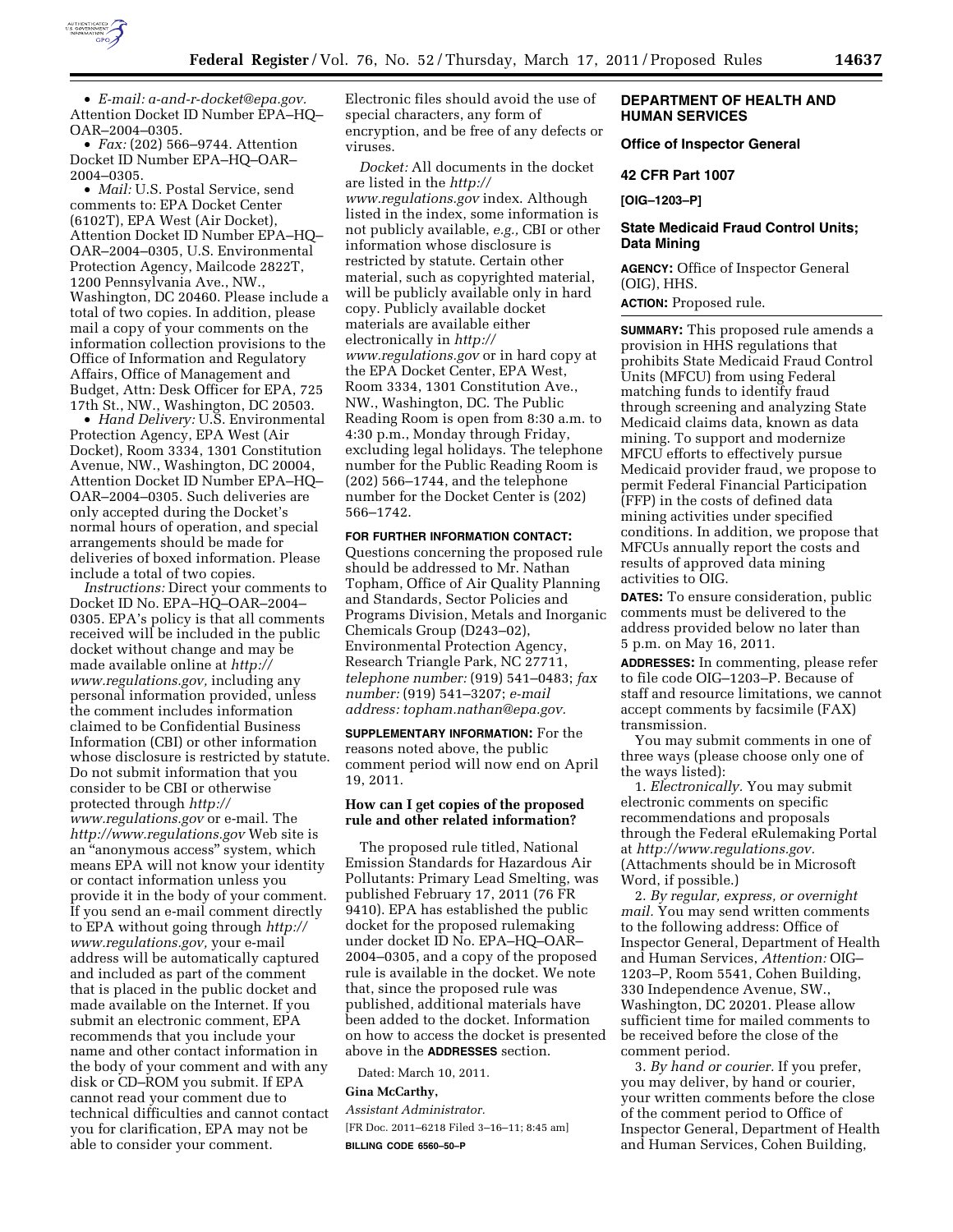330 Independence Avenue, SW., Washington, DC 20201. Because access to the interior of the Cohen Building is not readily available to persons without Federal Government identification, commenters are encouraged to schedule their delivery with one of our staff members at (202) 619–1343.

For information on viewing public comments, *please see* the

# **SUPPLEMENTARY INFORMATION** section.

**FOR FURTHER INFORMATION CONTACT:** 

Richard Stern, Department of Health & Human Services, Office of Inspector General, (202) 619–0480.

#### **SUPPLEMENTARY INFORMATION:**

*Inspection of Public Comments:* All comments received before the end of the comment period are available for viewing by the public, including any personally identifiable or confidential business information that is included in a comment. All comments will be posted on *<http://www.regulations.gov>* as soon as possible after they have been received. Comments received timely will also be available for public inspection as they are received, generally beginning approximately 3 weeks after publication of a document, at Office of Inspector General, Department of Health and Human Services, Cohen Building, 330 Independence Avenue, SW., Washington, DC 20201, Monday through Friday of each week from 10 a.m. to 5 p.m. To schedule an appointment to view public comments, phone (202) 619–1368.

#### **I. Background**

In 1977, the Medicare-Medicaid Anti-Fraud and Abuse Amendments (Pub. L. 95–142) were enacted to strengthen the capability of the Government to detect, prosecute, and punish fraudulent activities under the Medicare and Medicaid programs. Section 17(a) of the statute amended section 1903(a) of the Social Security Act (the Act) to provide for Federal participation in the costs attributable to establishing and operating an MFCU. The requirements for operating an MFCU appear at section 1903(q) of the Act. Regulations implementing the MFCU authority appear at 42 CFR part 1007 and were promulgated in 1978.

Section 1903(a)(6) of the Act requires the Secretary of Health and Human Services (the Secretary) to pay FFP to a State for MFCU costs ''found necessary by the Secretary for the elimination of fraud in the provision and administration of medical assistance provided under the State plan.'' Under the section, States receive 90 percent FFP for an initial 3 year period for the

costs of establishing and operating a MFCU, including the costs of training, and 75 percent FFP thereafter. Presently, all States with MFCUs receive FFP at a 75 percent rate. General administrative costs of operating a State Medicaid program are reimbursed at a rate of 50 percent, although enhanced FFP rates are available for other activities, including those associated with Medicaid management information systems (MMIS).

To increase MFCU effectiveness in eliminating Medicaid fraud, we propose to modify an existing prohibition on the payment of FFP for activities generally known as ''data mining.'' We discuss the reasons for this proposed modification below.

For the purposes of this proposed rule, we are using the term ''data mining'' to refer specifically to the practice of electronically sorting Medicaid claims through statistical models and intelligent technologies to uncover patterns and relationships contained within the Medicaid claims activity and history to identify aberrant utilization and billing practices that are potentially fraudulent.

Routine program monitoring activities, including data mining, are conducted through analysis of Medicaid data and have historically been the responsibility of each State Medicaid agency. This practice places the sole burden of identifying potentially fraudulent practices based on this type of analysis on the State Medicaid agencies and requires the MFCUs to remain highly dependent on referrals from State Medicaid agencies and other external sources.

While MFCUs may have access to Medicaid data, which currently may be used for the purposes of individual case development, they do not have the authority to claim FFP to conduct data mining to identify potential Medicaid fraud and, therefore, are limited to relying on referrals from State Medicaid agencies based on the State agencies' analysis methods, tools, and techniques. Many MFCUs work actively with a variety of State agencies and private referral sources, such as individual providers and private citizens, to identify possible fraud or cases of patient abuse and neglect and to undertake detection activities.

We believe that amending the existing regulation to permit FFP in data mining activities will be an efficient use of available resources. At the Federal level, analysis of claims data has increased OIG's effectiveness in deploying law enforcement resources and proactively identifying suspected fraud. Using data analysis, Medicare Fraud Strike Forces

operated by HHS and the U.S. Department of Justice have identified seven "hot spots" based on high indicators of fraud against the Medicare program. The Strike Forces analyze Medicare data to identify unexplained high-billing levels in concentrated areas so that interagency teams can target emerging or migrating schemes along with chronic fraud. By using data mining and other law enforcement tools to efficiently focus Federal law enforcement activities, Medicare Fraud Strike Force efforts have resulted in hundreds of criminal charges, convictions and more than \$355 million in court-ordered restitutions, fines and penalties for fraud against the Medicare program since 2007. We could not attribute these results directly to use of data mining and data analysis techniques alone. Moreover, we would not expect individual State MFCUs to produce results comparable to the combined efforts of HHS and DOJ in a high priority national Medicare investigative and prosecutorial effort. However, we anticipate that data mining by MFCUs at the State level could enhance the MFCU's ability to counter new and existing fraud schemes by more effectively identifying early fraud indicators. In addition, data mining would equip MFCUs with more modern tools that have been shown at the Federal level to help increase the numbers of credible investigative leads, pursue recoveries, and detect emerging fraud and abuse schemes and trends.

The 1978 publication of the final rule now codified in 42 CFR part 1007 addressed in some detail the relationship between the MFCUs and the State Medicaid agency. In response to a comment that MFCUs should be responsible for the ''investigation of non-fraudulent program abuse,'' the preamble to the final rule noted that functions such as "claims processing, utilization control and other reviews or analysis'' are already subject to incentive funding as part of the mechanized claims processing systems operated by the State Medicaid agency (43 FR 32078, 32080–32081 (July 24, 1978)). The preamble stated that ''there is no indication that Congress intended an overlap of funding for such matters'' (43 FR 32081). Data mining is one such function that may be conducted as part of the State Medicaid agency's mechanized claims processing system and is subject to Federal reimbursement received by State Medicaid agencies.

Since issuance of the 1978 rule, tools and methods for identifying aberrant patterns in claims data have advanced significantly and become more widely available. At the same time, health care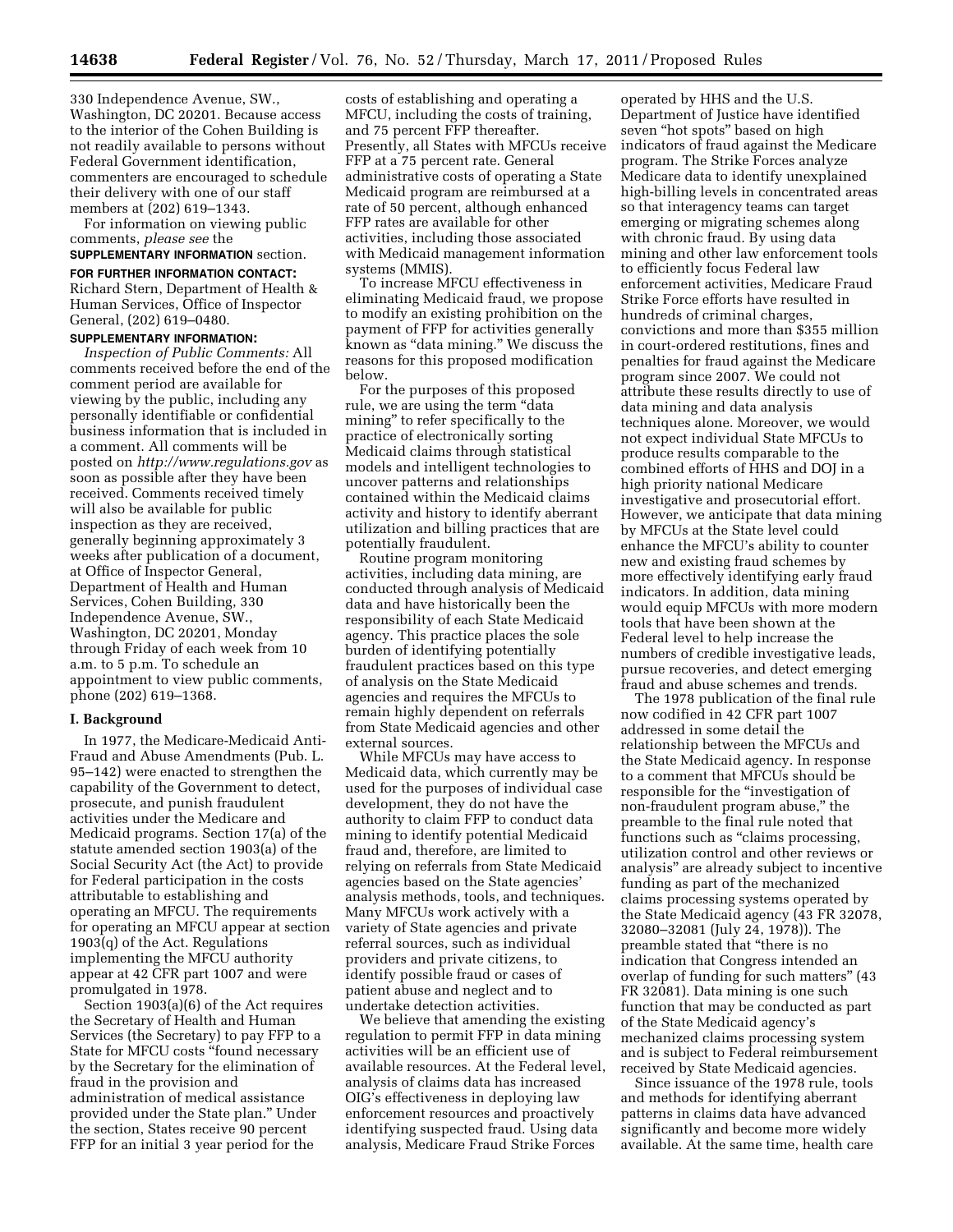fraud schemes have become more sophisticated. Use of data mining technology is a strategy that is routinely used by law enforcement agencies to identify billing patterns and provider linkages that may have been previously undetected with traditional methods of claims review. We believe that allowing MFCUs the ability to receive funding for use of sophisticated data mining technology would allow them to marshal their resources more effectively and take full advantage of their expertise in detecting and investigating Medicaid fraud. It would also allow the MFCUs to operate without relying solely on individual case referrals from a Medicaid program integrity unit or from other sources.

"Review contractors" selected by the CMS Medicaid Integrity Group also may perform data mining as part of their activities. Therefore, MFCUs that receive approval to conduct data mining as part of their respective memorandums of understanding would need to coordinate their activities both with State Medicaid agencies and the review contractors. All review contractors already operate under a ''Joint Operating Agreement'' with each of the States in which they are operating. Review contractors are also required to share with MFCUs, as well as with other interested law enforcement or oversight agencies, the algorithms they are using and the identity of any targets that are identified as a result of their data mining activities.

A 2007 OIG study identified variability among States in the level of cooperation in identifying cases of potential fraud and in the number and quality of referrals from State Medicaid agencies to MFCUs (*Suspected Medicaid Fraud Referrals,* OEI–07–04–00181, January 2007). Based on the variability found in this study, we believe that allowing MFCUs to claim FFP to conduct data mining, performed in cooperation with the State Medicaid agencies, would reduce such variability and increase the level of referrals in some States.

We believe that three elements are critical to ensuring the effective use of data mining by MFCUs. First, we believe that MFCUs and State Medicaid agencies must fully coordinate the MFCUs' use of data mining and the identification of possible provider fraud. For example, MFCUs should not pursue fraud investigations without determining whether the State Medicaid agency is considering an overpayment or other administrative action for the same provider. Second, programmatic changes (for example, changes in billing

codes) may result in certain data appearing aberrant when in fact they are not. In such situations, MFCU staff conducting data mining would need to rely on the programmatic knowledge of State Medicaid agency staff to appropriately identify possible instances of fraud. Third, we believe that MFCU staff would need to be properly trained in data mining techniques.

For these reasons, we are proposing to include additional language in 42 CFR section 1007.20 that establishes the following conditions under which an MFCU may claim FFP in costs of data mining: (1) The MFCU describes the duration of the data mining activity and the amount of staff time to be expended; (2) the MFCU identifies the methods of cooperation between the MFCU and Medicaid agency, and between the MFCU and review contractors selected by the CMS Medicaid Integrity Group; and (3) MFCU employees engaged in data mining receive specialized training in data mining techniques. We are also proposing that the agreement between the MFCU and Medicaid agency, required under section 1007.9(d) of the regulations, describe how the MFCU will satisfy these conditions and that OIG, as the oversight agency for the MFCUs, must approve this part of the agreement. OIG would review and approve proposed agreements in consultation with CMS. FFP will only be available to those States that satisfy the conditions at section 1007.20 and receive approval from OIG.

Including the terms of an MFCU's data mining in the existing agreement with the Medicaid agency would be logical and efficient. Data mining has been the traditional province of State Medicaid agencies and depends upon access to data maintained by the Medicaid agencies. Thus, data mining requires unique coordination of the resources and expertise of both an MFCU and a State Medicaid agency to avoid duplication and to leverage each agency's resources. We do not intend that this coordination, as part of the agreement between the agencies, interfere with an MFCU's independence or its separate and distinct identity. As before, a Medicaid agency may not provide ongoing scrutiny or review of an MFCU's data mining activities and under no circumstances would a State Medicaid agency be able to prevent or prohibit an MFCU from initiating, carrying out or completing an investigation or prosecution that may result from data mining.

We are also proposing to add a provision that requires those MFCUs approved to claim FFP and engage in

data mining to include the following information in their annual report: Costs associated with expenditures attributed to data mining activities; the number of cases generated from those data mining activities; the outcome and status of those cases; and monetary recoveries resulting from those activities. This information will be used by OIG in conducting its oversight and monitoring of the MFCUs.

### **II. Provisions of the Proposed Regulation**

Federal regulations at 42 CFR 1007.19(e)(2) specify that State MFCUs are prohibited from using Federal matching funds to conduct ''efforts to identify situations in which a question of fraud may exist, including the screening of claims, analysis of patterns of practice, or routine verification with recipients of whether services billed by providers were actually received.'' The prohibition on Federal matching for ''screening of claims [and] analysis of patterns of practice'' is commonly interpreted as a prohibition on Federal matching for the costs of data mining by MFCUs. We propose to amend section 1007.19(e) to provide for an exception to this general prohibition on FFP under conditions described in new section 1007.20.

We propose to add a new section 1007.20 that would describe the conditions under which the Federal share of data mining costs would be available to MFCUs. We would also amend section 1007.1 (Definitions) by adding a definition of data mining for the purposes of this rule. Finally, the proposed rule would amend 42 CFR section 1007.17 (Annual Report) to include additional reporting requirements by MFCUs to capture costs associated with expenditures attributed to data mining activities; the number of cases generated from those data mining activities; the outcome and status of those cases; and monetary recoveries resulting from those activities.

#### **III. Regulatory Impact Statement**

#### *A. Regulatory Analysis*

We have examined the impacts of this proposed rule as required by Executive Order 12866, the Unfunded Mandates Reform Act of 1995, and the Regulatory Flexibility Act of 1980 (RFA) (Pub. L. 96–354).

### Executive Order 12866

Executive Order 12866 directs agencies to assess all costs and benefits of available regulatory alternatives and, when regulation is necessary, to select regulatory approaches that maximize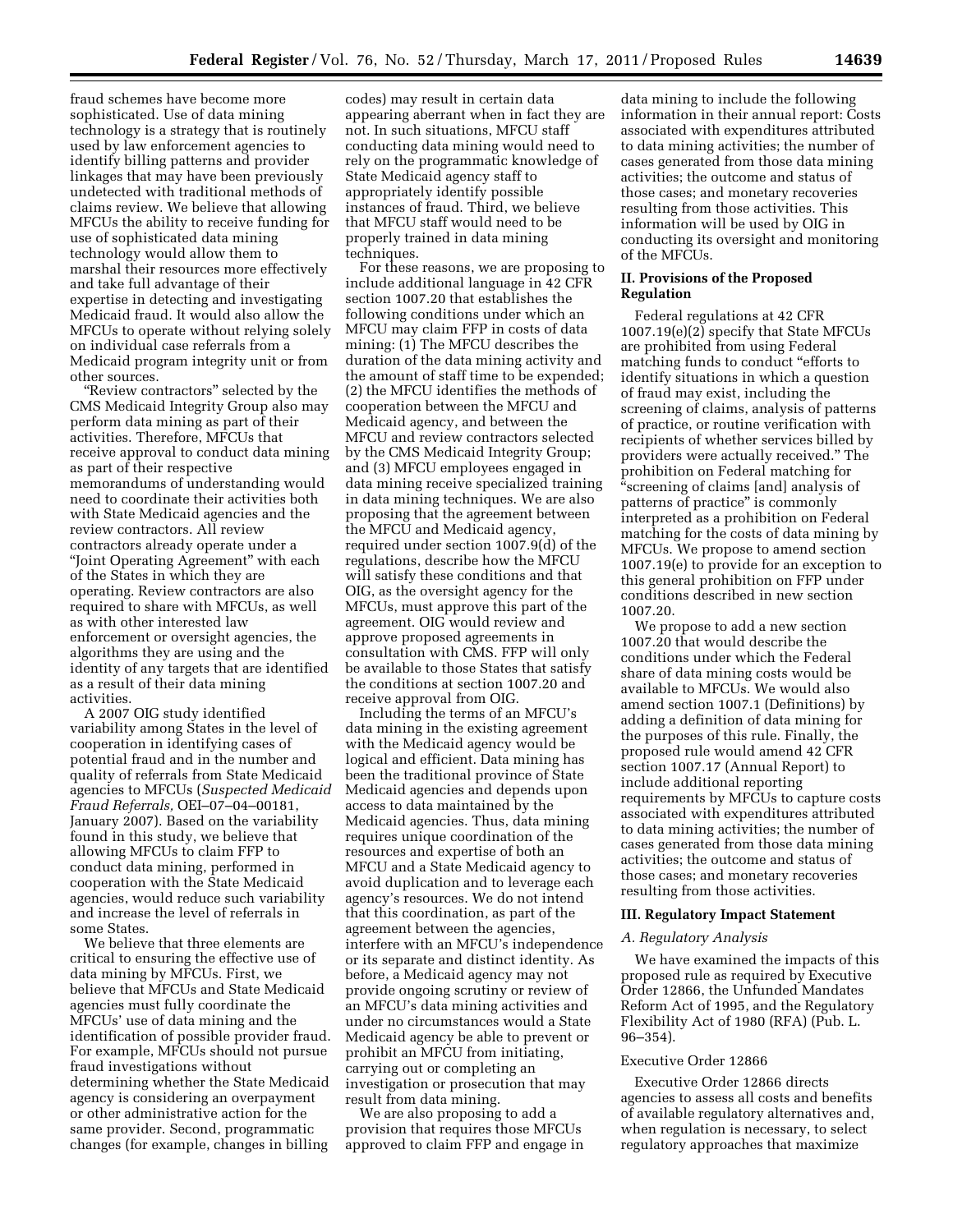net benefits (including potential economic, environmental, public health, and safety effects; distributive impacts; and equity). A regulatory impact analysis must be prepared for major rules with economically significant effects (\$100 million or more in any given year). Since this proposed regulation will not have a significant effect on program expenditures and as there are no additional substantive costs to implement the resulting provision, we do not consider this to be a major rule.

The proposed rule would allow MFCUs to obtain Federal matching funds to conduct data mining in efforts to detect potential fraudulent activity. We believe that the aggregate economic impact of this rule will be minimal and will have no significant effect on the economy or on Federal or State expenditures. However, since MFCUs have until this year not conducted data mining, we have only limited information about costs and benefits at the State level. One State MFCU, Florida, received approval from the Secretary of Health and Human Services to conduct data mining as a demonstration project under section 1115 of the Social Security Act that commenced on August 1, 2010.

Any economic impact from reimbursing State MFCU data mining activities will likely result in savings of both State and Federal dollars. For the MFCU community as a whole, the return on investment from MFCU activities (calculated from the ratio of total reported dollar value of civil and criminal recoveries to the total dollar value of Federal and State expenditures for all MFCUs) exceeded 6.0 for the last 3 available years, Federal Fiscal Years (FYs) 2007, 2008, and 2009. This ratio does not reflect the considerable output of the MFCUs related to their criminal prosecutions that do not result in monetary recoveries, including more than 1,200 criminal convictions for each of FYs 2007, 2008, and 2009.

We anticipate that the return on investment from data mining activities by the MFCUs will enhance the ability of MFCUs to effectively target and deploy existing enforcement resources, which is expected to result in increased numbers of enforcement actions and recoveries. To the extent that there is any economic impact, that impact will likely result in savings of Federal and State dollars.

#### Unfunded Mandates Reform Act

Title II of the Unfunded Mandates Reform Act of 1995 (UMRA) (2 U.S.C. 1531–1538) establishes requirements for Federal agencies to assess the effects of

their regulatory actions on State, local, and tribal governments and the private sector. Under UMRA, before issuing any rule that may result in costs greater than \$110 million to State, local, or tribal governments, in the aggregate, or to the private sector, agencies must assess the rule's anticipated costs and benefits. This proposed rule does not impose any Federal mandates on any State, local, or tribal government or the private sector within the meaning of UMRA, and thus, a full analysis under UMRA is not necessary.

#### Regulatory Flexibility Act

The Regulatory Flexibility Act (RFA) (5 U.S.C. 601 *et seq.*) generally requires an agency to conduct a regulatory flexibility analysis of any rule subject to notice and comment rulemaking requirements unless the agency certifies that the rule will not have a significant economic impact on a substantial number of small entities. For the purposes of RFA, small entities include small businesses, certain nonprofit organizations, and small government jurisdictions. Individuals and States are not included in this definition of a small entity. This proposed rule would revise regulations that prohibit State MFCUs from using Federal matching funds to conduct ''efforts to identify situations in which a question of fraud may exist, including the screening of claims, analysis of patterns of practice, or routine verification with recipients of whether services billed by a provider were actually received.'' These revisions impose no significant economic impact on a substantial number of small entities. Therefore, the undersigned certifies that this rule will not have a significant impact on a substantial number of small entities.

#### Executive Order 13132

Executive Order 13132 (entitled "Federalism") prohibits, to the extent practicable and permitted by law, an agency from promulgating a regulation that has federalism implications and either imposes substantial direct compliance costs on State and local governments and is not required by statute, or preempts State law, unless the relevant requirements of section 6 of the Executive Order are met. This rule does not have federalism implications and does not impose substantial direct compliance costs on State and local governments or preempt State law within the meaning of the Executive Order.

#### *B. Paperwork Reduction Act*

Under the Paperwork Reduction Act (PRA) of 1995, before a collection-of-

information requirement is submitted to Office of Management and Budget (OMB) for review and approval, we are required to provide a 60-day notice in the **Federal Register** and solicit public comment. We propose to require that MFCUs report annually on the costs of data mining and the outcomes of cases identified, including monetary recoveries. In order to evaluate fairly whether this information collection should be approved by OMB, section 3506(c)(2)(A) of the PRA requires that we solicit comment on the following issues:

• The need for the information collection and its usefulness in carrying out the proper functions of our agency;

• The accuracy of our estimate of the information collection burden;

• The quality, utility, and clarity of the information to be collected; and

• Recommendations to minimize the information collection burden on the affected public, including automated collection techniques.

Under the PRA, the time, effort, and financial resources necessary to meet the information collection requirements referenced in this section are to be considered. We explicitly seek, and will consider, public comment on our assumptions as they relate to the PRA requirements summarized in this section. Comments on these information collection activities should be sent to the following address within 60 days following the **Federal Register**  publication of this proposed rule: OIG Desk Officer, Office of Management and Budget, Room 10235, New Executive Office Building, 725 17th Street, NW., Washington, DC 20053.

### **IV. Public Inspection of Comments and Response to Comments**

Comments will be available for public inspection beginning May 16, 2011, in Room 5541, Office of External Affairs, Office of Inspector General, at 330 Independence Avenue, SW., Washington, DC 20201, from Monday through Friday of each week (Federal holidays excepted) between the hours of 10 a.m. and 5 p.m., (202) 619–1368.

Because of the large number of items of correspondence we normally receive on **Federal Register** documents published for comment, we are not able to acknowledge or respond to them individually. We will consider all comments we receive by the date and time specified in the **DATES** section of this preamble, and will respond to the comments in the preamble of the final rule.